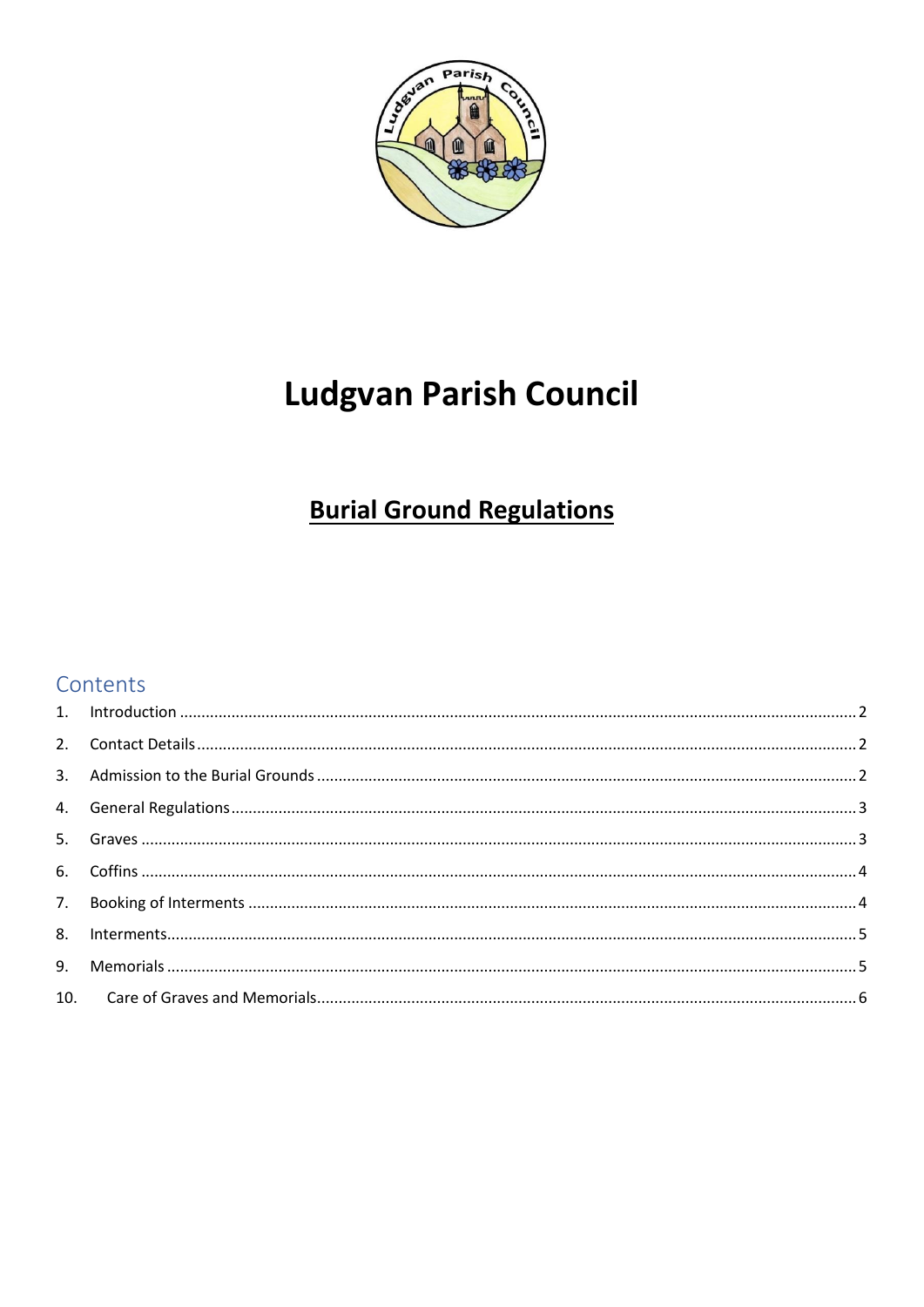## <span id="page-1-0"></span>1. Introduction

- 1.1. These regulations apply to all burial grounds owned and/or managed by the Council.
- 1.2. Currently these sites are:

St Paul's Cemetery, Ludgvan

Crowlas Cemetery, Crowlas

#### <span id="page-1-1"></span>2. Contact Details

- 2.1. All funeral bookings, general enquiries and comments regarding the Cemeteries should be directed to the Parish Clerk at email [clerk@ludgvan.org.uk](mailto:clerk@ludgvan.org.uk) and tel. 07928 813 653
- 2.2. These Regulations are in addition to the provisions of the Local Authorities Cemeteries Order 1977 and any other appropriate regulations currently in force.

## <span id="page-1-2"></span>3. Admission to the Burial Grounds

3.1. The Cemeteries are open for visitors every day of the year during the following times:

| April to September | 09.00 to 20.00 |
|--------------------|----------------|
| October to March   | 09.00 to 16.30 |

As the gates may be locked at the closing time given above, all visitors and their vehicles are asked to leave the cemetery in good time. No person is permitted to be in the Cemetery outside of the published opening hours without the express permission of the Parish Clerk.

- 3.2. The Cemeteries are places of peace and quiet reflection. They are also workplaces. Visitors to the sites are welcome, but please respect the special nature of the sites, the needs of other users, and safety factors. No games, sports, riding of bicycles, skateboards, roller blades or similar are allowed in the burial grounds. No consumption of alcohol or drugs may take place within the burial grounds, and anybody under the effects of such substances will not be admitted.
- 3.3. Any person creating a nuisance or a disturbance, such as interfering with a funeral, grave, headstone, flowers, trees etc, will be required to leave the cemetery immediately and may be the subject of subsequent legal action.
- 3.4. Children under the age of 14 are welcome in the cemetery but must be supervised by a responsible adult. It is particularly important that children are not allowed to climb on any monuments, trees or other items within the cemetery.
- 3.5. Dogs are permitted in the cemetery provided they are on a lead, are under control at all times and owners clear up any fouling.
- 3.6. Vehicles are permitted in the cemetery but must not exceed the speed limit of 10mph and must obey any instructions given to them by an officer of the Council. Vehicles must stick to the main driveways and avoid parking so as to cause a nuisance or damage to any graves or grassed areas. The Council or any of its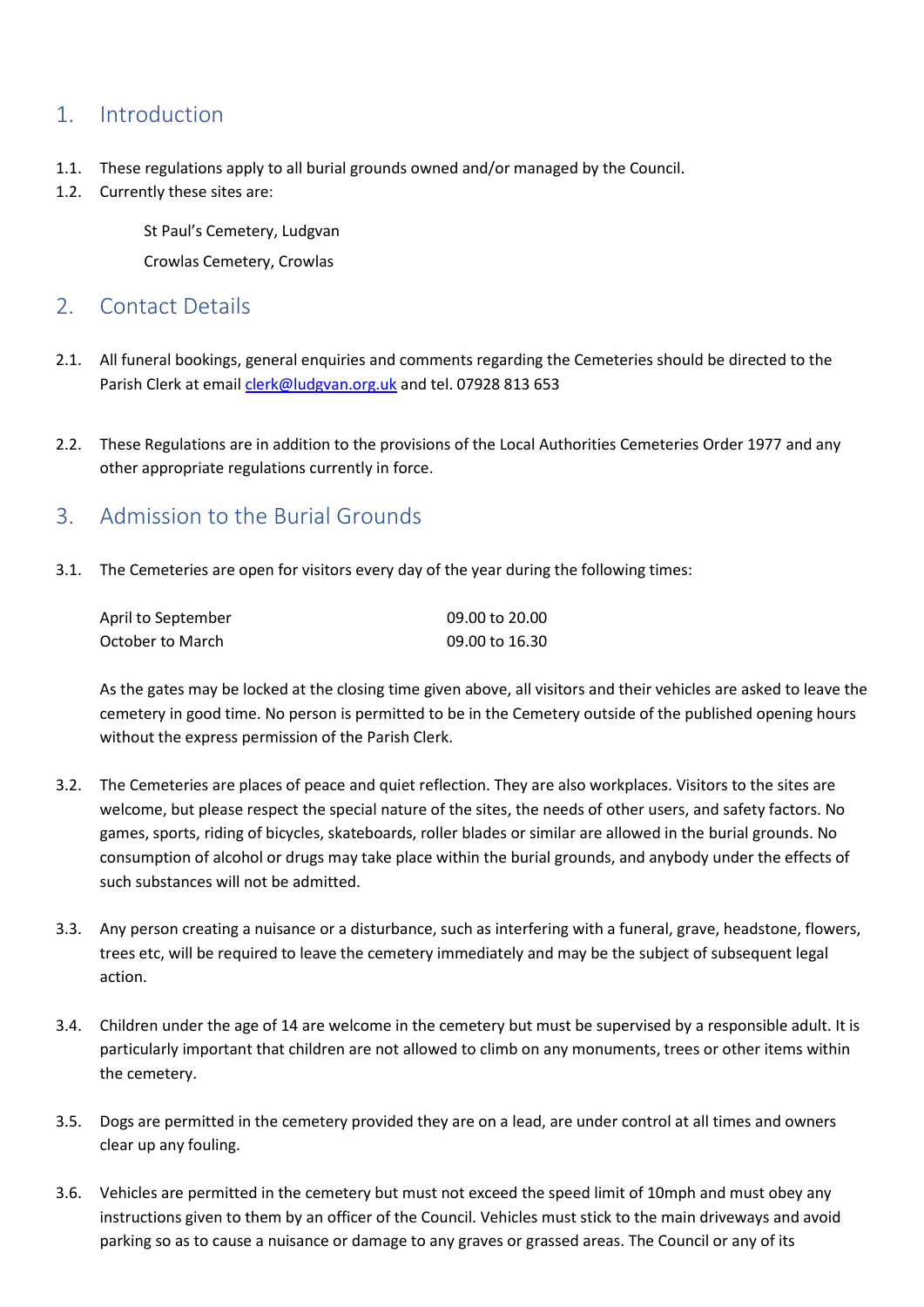employees cannot accept responsibility for the loss or damage to any vehicle or its contents whilst in the Cemetery.

3.7. Visitors with disabilities or other special requirements should contact the Parish Clerk who will be pleased to assist.

## <span id="page-2-0"></span>4. General Regulations

- 4.1. No employee of the Council is allowed to take any gratuity, or to undertake paid private work of any kind in connection with the cemetery either in their own time of during their employed hours.
- 4.2. No person shall canvass or solicit business in the burial grounds.
- 4.3. All fees for interments or memorial works must be paid in full to the Council in advance.
- 4.4. The Council will publish a scale of fees and charges annually. Residents of the area will qualify for reduced fees compared to non-residents. A resident is defined as somebody who, immediately prior to their death, was a resident of the area, or who lived in the area for over ten years and moved out of the area less than 24 months before their death.
- 4.5. The Council reserves the right to amend these regulations and to deal with any circumstances or contingency not provided for in the regulations as necessary.

#### <span id="page-2-1"></span>5. Graves

- 5.1. Graves are available in the two cemeteries, which consists of a consecrated area (St Paul's Cemetery) and unconsecrated area (Crowlas Cemetery). The selection of grave spaces within each of the cemeteries shall be at the final discretion of the Council, based on the next available grave space. The wishes of the family will be met where possible, within this constraint.
- 5.2. Every interment shall take place either in a private or public grave. Private graves are graves to which an Exclusive Right of Burial has been issued, giving an exclusive right of burial but not ownership of the grave as this rests with the parish council. Public graves are graves which remain in the ownership of the Council and to which no exclusive rights have been granted, also known as a common grave. Memorials cannot be placed on public graves.
- 5.3. The Exclusive Right of Burial for a grave can be purchased for a period of 100 years or 50 years. The Exclusive Right of Burial also allows a memorial to be placed on the grave, the installation of a memorial is subject to further application to the council for permission. Memorial application forms are available from the parish council and must be completed and returned to the parish clerk for a decision on whether permission is granted for the memorial specified in the application.
- 5.4. The Exclusive Right of Burial cannot be purchased in advance of need, i.e. graves cannot be pre-purchased or reserved. The Exclusive Right of Burial can only be transferred to another person via the legal process laid out in the Local Authorities Cemeteries Order 1977.
- 5.5. In public graves, the Council undertakes to leave 20 years before allowing the burial of a person unrelated to the original burial. The Council may allow the burial of related people in the grave before the expiration of 20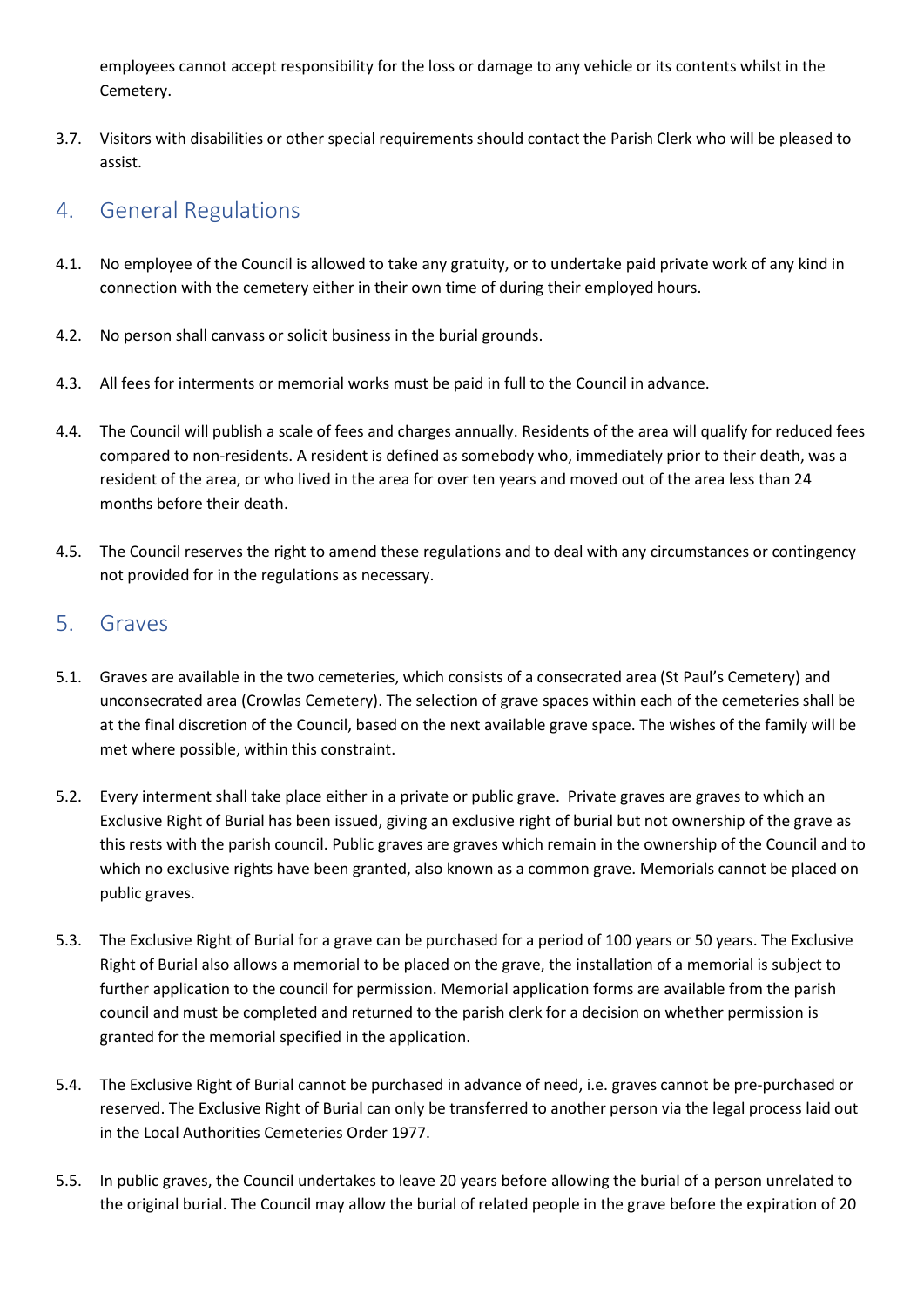years. The Council may also allow the Exclusive Right of Burial to be purchased by a family member before the expiration of the 20 year period.

- 5.6. Memorials will only be permitted on purchased graves. Memorials must conform to the regulations given at 9 below.
- 5.7. The types of graves available are Traditional Graves (Crowlas Cemetery only), Lawn Graves (St Paul's Cemetery only), Cremated Remains Graves (Crowlas Cemetery only) and Children's Graves. Traditional Graves can accommodate full memorials including kerbsets and can be planted over the length of the grave; Lawn Graves are laid to lawn and a headstone only is allowed; Cremated Remains Graves are for the burial of cremated remains only; Children's Graves are reserved for the burial of children under 16.
- 5.8. All graves will be excavated and prepared for interment by the council's approved contractors only. No other person or company will be allowed to undertake any excavation within the cemetery except with the express permission of the Parish Clerk. The depth of each grave will be determined by the Council in accordance with the provisions of the Local Authorities Cemeteries Order 1977.
- 5.9. Following the interment the contractor must level the grave and either re-turf or topsoil and seed it as appropriate to the season.

## <span id="page-3-0"></span>6. Coffins

6.1. Coffins and urns for burial must be made from suitable bio-degradable materials such as wood, wicker, cane, bamboo, wool, cardboard etc.

## <span id="page-3-1"></span>7. Booking of Interments

- 7.1. A provisional booking for a funeral may be made by telephone or email to the parish clerk. Email is the preferred option as the office is manned on a part-time basis.
- 7.2. The provisional booking must be followed up by the submission of a completed Notice of Interment (form supplied by the Parish Council) to the parish clerk at least 5 working days in advance of the intended date and time of the funeral. Receipt of the fully and correctly completed Notice of Interment will act as confirmation of the provisional booking.
- 7.3. The exact size of the coffin, casket or container must be given in writing to the Council as soon as possible after the provisional booking, together with any other pertinent information relating to its size and shape (eg locking bar handles, casket shape, wicker coffin etc).
- 7.4. If the grave is purchased and is to be reopened for a further interment, the **written** permission of the registered grave owner **must** be given. If the registered owner is the deceased already interred in the grave, then it will be necessary for a transfer of ownership to be carried out before permission can be given for the grave to be re-opened. See the parish council website for information on Transfer of Exclusive Right of Burial.
- 7.5. It is the responsibility of the person making the funeral arrangements to ensure that any memorial on the grave is removed from it at least 48 working hours prior to the date and time of the funeral.
- 7.6. The Certificate given by the Registrar of Births and Deaths or an order of the Coroner must be delivered to the parish clerk prior to the funeral.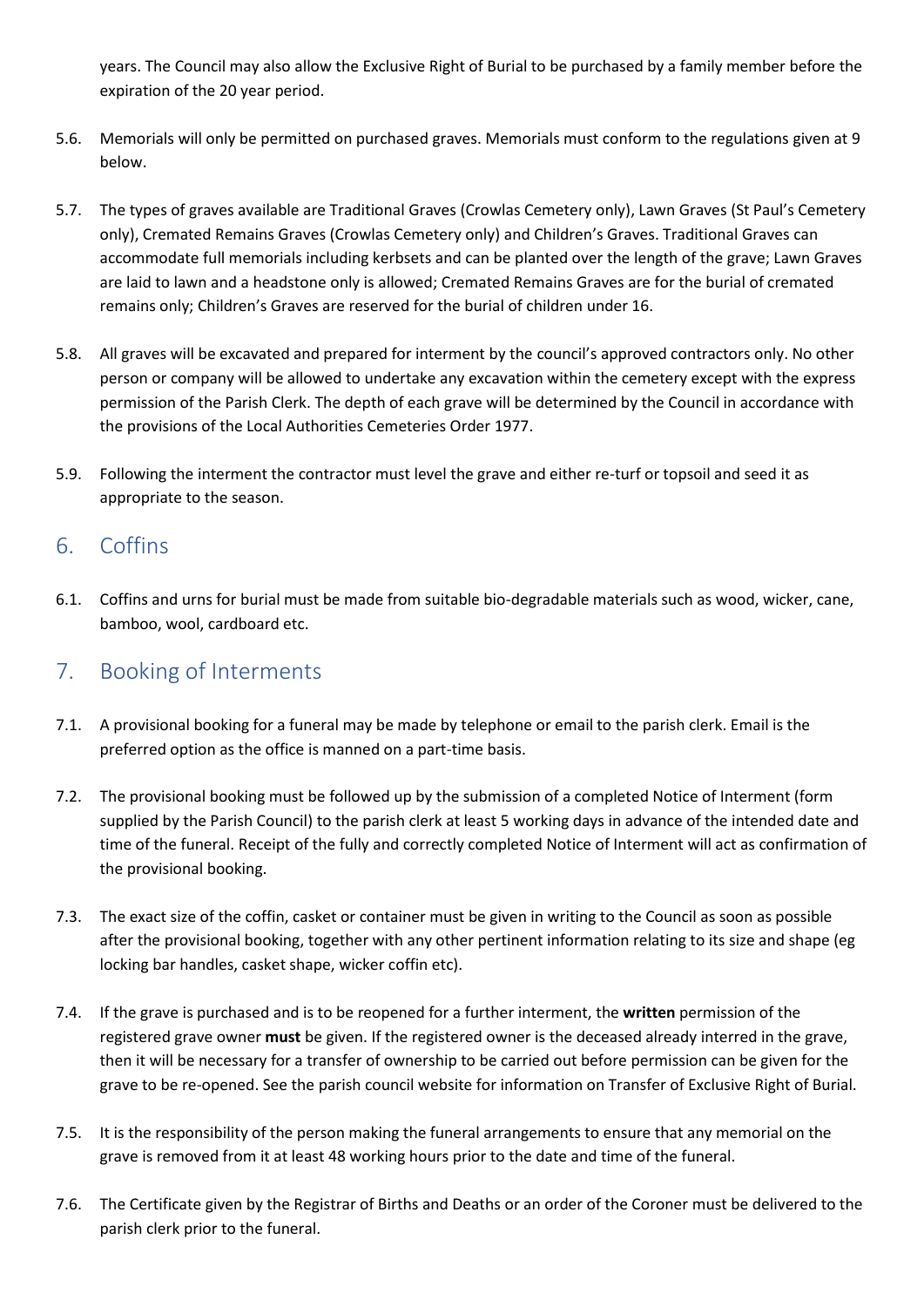7.7. The Council will determine the appropriate fees to be paid for the funeral, which must be paid fully in advance.

#### <span id="page-4-0"></span>8. Interments

- 8.1. Funerals will normally only be permitted Monday to Friday 09.30 15.00 (excluding Bank or other Public Holidays). It may be possible to arrange funerals outside of these times, potentially subject to additional cost. Please contact the Parish Clerk if a time outside of the permitted hours is required.
- 8.2. The time appointed for an interment must be punctually observed. The Council reserves the right to delay a late arriving funeral in the event that it impacts on another service.
- 8.3. It is the responsibility of the person making the funeral arrangements to organise a Minister or Officiant for the funeral if one is required.

#### <span id="page-4-1"></span>9. Memorials

- 9.1. The Council has adopted a Management of Memorials Policy dealing with current and future memorial installations, safety inspections and making safe unstable memorials. Masons carrying out work in the burial grounds must comply with the Council's Management of Memorials Policy.
- 9.2. All memorials fixed in the cemetery must comply with British Standard 8415.
- 9.3. Memorial masons should be BRAMM or NAMM accredited, and those memorial masons that hold a current BRAMM or NAMM Fixer Licence, will be able to work in the cemetery.
- 9.4. Memorials will only be permitted on purchased graves. No memorial will be permitted on a public grave.
- 9.5. Memorials other than those fixed by a BRAMM or NAMM accredited memorial mason are not allowed. Fences cannot be erected around a grave nor the space defined other than through planting of suitable plants or the installation of proper kerbsets by a BRAMM accredited memorial mason. On lawn sections planting is confined to the head of the grave and no objects must be placed on the length of the grave.
- 9.6. Before any memorial may be erected or works undertaken to an existing memorial, an application must be submitted to the Parish Clerk on the appropriate form supplied by the Council. The grave owner must sign the form to give their permission for the proposed memorial/works. On approval by the Council a permit will be issued to the responsible Memorial Mason.
- 9.7. Memorials must be constructed of materials suitable to the environment and period of grave lease. The Council reserves the right to reject an application for any memorial that it deems unsuitable.
- 9.8. Memorial permits are granted for a period of 20 years and may be renewed for periods of 20 years thereafter, until the end of the period of the grave lease.
- 9.9. The maximum height of lawn memorials is 3', the maximum width is 2'6" and the depth is 12". The memorial must be a minimum of 3" thick. On traditional graves the Council will consider applications for larger memorials subject to them being satisfied that the installation is compliant with current recognised industry standards. The Council will also consider the installation of kerbsets if they are constructed to current